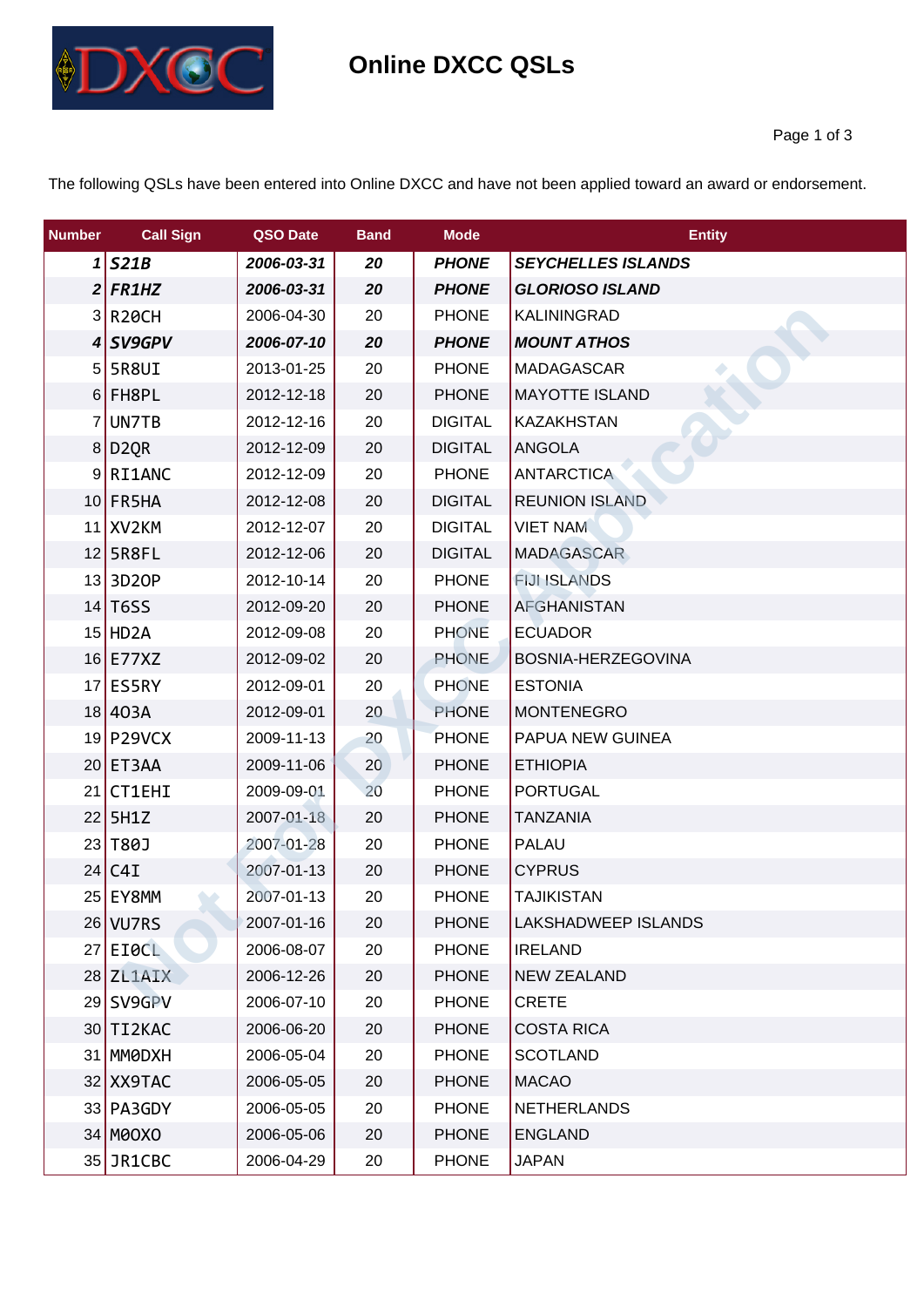

| <b>Number</b> | <b>Call Sign</b>  | QSO Date   | <b>Band</b> | <b>Mode</b>  | <b>Entity</b>               |
|---------------|-------------------|------------|-------------|--------------|-----------------------------|
|               | 36 EX8MAT         | 2006-04-30 | 20          | <b>PHONE</b> | <b>KYRGYZSTAN</b>           |
|               | 37 5Z4ES          | 2006-05-01 | 20          | <b>PHONE</b> | <b>KENYA</b>                |
|               | 38 7X2EB          | 2006-05-01 | 20          | <b>PHONE</b> | <b>ALGERIA</b>              |
|               | 39 9H1EU          | 2006-04-27 | 20          | <b>PHONE</b> | <b>MALTA</b>                |
|               | 40 LU9MBY         | 2006-04-27 | 20          | <b>PHONE</b> | <b>ARGENTINA</b>            |
|               | $41$ XV2A         | 2006-04-28 | 20          | <b>PHONE</b> | <b>VIET NAM</b>             |
|               | $42$ ON 5 SY      | 2006-04-28 | 20          | <b>PHONE</b> | <b>BELGIUM</b>              |
|               | 43 0Z/DL1TM       | 2006-04-25 | 20          | <b>PHONE</b> | <b>DENMARK</b>              |
|               | 44 4X1MK          | 2006-04-22 | 15          | <b>PHONE</b> | <b>ISRAEL</b>               |
|               | 45 OK1IWS         | 2006-04-20 | 20          | <b>PHONE</b> | <b>CZECH REPUBLIC</b>       |
|               | 46 OH8NC          | 2006-04-20 | 20          | <b>PHONE</b> | <b>FINLAND</b>              |
|               | $47$ K9PPY        | 2006-04-19 | 20          | <b>PHONE</b> | UNITED STATES OF AMERICA    |
|               | 48 A92GR          | 2006-04-19 | 20          | <b>PHONE</b> | <b>BAHRAIN</b>              |
|               | 49 8Q7BO          | 2006-04-19 | 20          | <b>PHONE</b> | <b>MALDIVES</b>             |
|               | 50 UN7BEW         | 2006-04-20 | 20          | <b>PHONE</b> | <b>KAZAKHSTAN</b>           |
|               | 51   VU4AN/VU2UWZ | 2006-04-18 | 20          | <b>PHONE</b> | ANDAMAN & NICOBAR ISLAND    |
|               | $52$ HA1ZN        | 2006-04-15 | 20          | <b>PHONE</b> | <b>HUNGARY</b>              |
|               | $53$ RW9AS        | 2006-04-11 | 20          | <b>PHONE</b> | <b>ASIATIC RUSSIA</b>       |
|               | 54 TA2MW          | 2006-04-09 | 20          | <b>PHONE</b> | <b>TURKEY</b>               |
|               | $55$ F6ARL        | 2006-04-09 | 20          | <b>PHONE</b> | <b>FRANCE</b>               |
|               | 56 YU50NR         | 2006-04-09 | 20          | <b>PHONE</b> | <b>SERBIA</b>               |
|               | 57 OE4XLC         | 2006-04-12 | 20          | <b>PHONE</b> | <b>AUSTRIA</b>              |
|               | 58 EW8AM          | 2006-04-12 | 20          | <b>PHONE</b> | <b>BELARUS</b>              |
|               | 59 YI10M          | 2006-04-12 | 20          | <b>PHONE</b> | <b>IRAQ</b>                 |
|               | 60 XU7TZG         | 2006-04-12 | 20          | <b>PHONE</b> | <b>CAMBODIA</b>             |
|               | 61 Y050EF         | 2006-04-13 | 20          | <b>PHONE</b> | <b>ROMANIA</b>              |
|               | 62 9K2MB          | 2006-04-08 | 20          | <b>PHONE</b> | <b>KUWAIT</b>               |
|               | 63 4S7VK          | 2006-04-08 | 20          | <b>PHONE</b> | <b>SRI LANKA</b>            |
|               | 64 LZ2WO          | 2006-04-09 | 20          | <b>PHONE</b> | <b>BULGARIA</b>             |
|               | 65 9N7J0          | 2006-04-09 | 20          | <b>PHONE</b> | <b>NEPAL</b>                |
|               | 66 SV6DBE         | 2006-04-04 | 20          | <b>PHONE</b> | <b>GREECE</b>               |
|               | $67$ DK2BS        | 2006-04-04 | 20          | <b>PHONE</b> | FEDERAL REPUBLIC OF GERMANY |
|               | 68 LY2ZZ          | 2006-04-04 | 20          | <b>PHONE</b> | LITHUANIA                   |
|               | 69 4L1AN          | 2006-03-31 | 20          | <b>PHONE</b> | <b>GEORGIA</b>              |
|               | 70 9M2CNC         | 2006-04-01 | 20          | <b>PHONE</b> | <b>WEST MALAYSIA</b>        |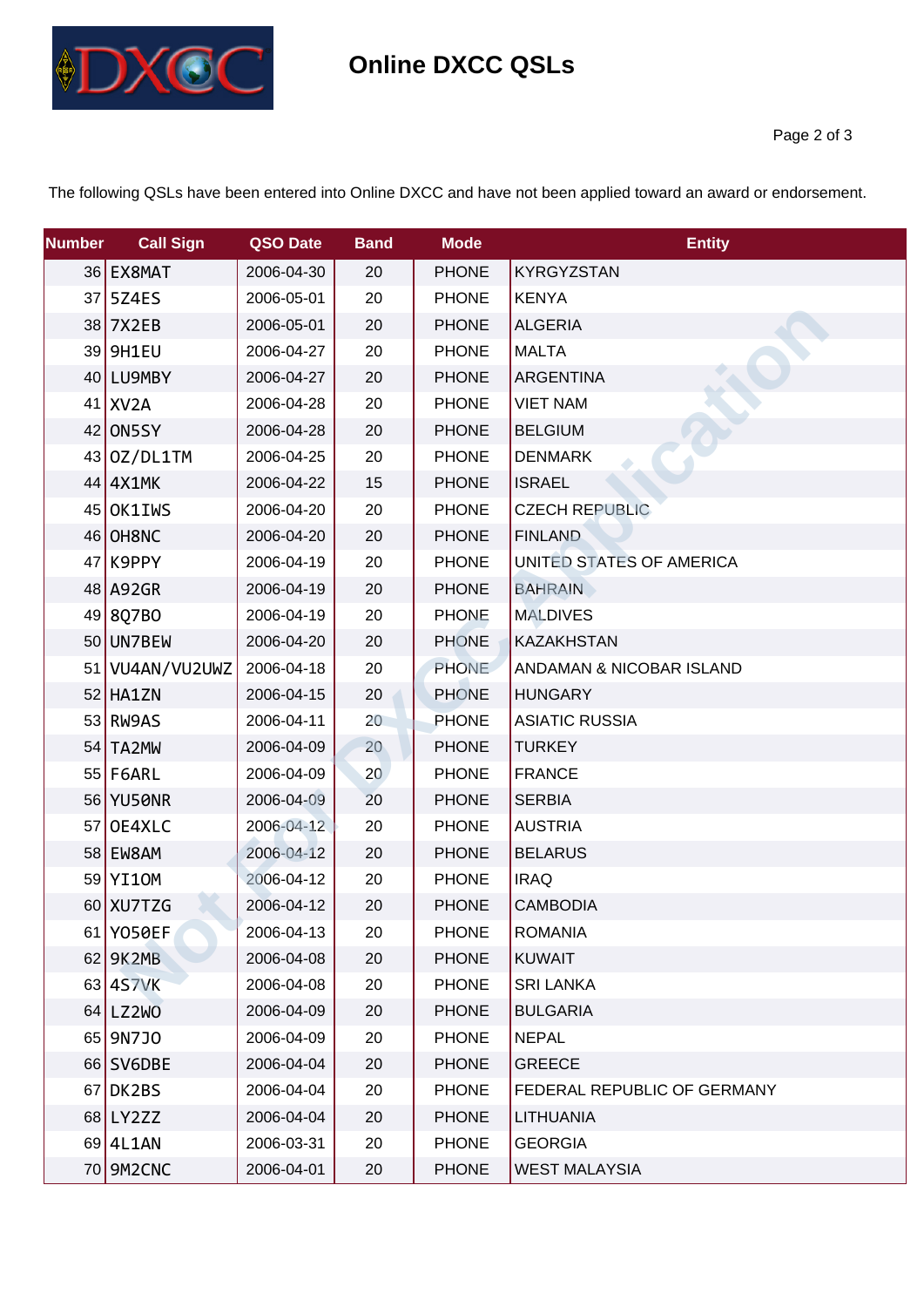

| <b>Number</b> | <b>Call Sign</b> | QSO Date   | <b>Band</b> | <b>Mode</b>  | <b>Entity</b>            |
|---------------|------------------|------------|-------------|--------------|--------------------------|
|               | 71 A6/0D5TX      | 2006-04-02 | 20          | <b>PHONE</b> | UNITED ARAB EMIRATES     |
|               | 72 3B8/0N4LAC    | 2006-04-03 | 20          | <b>PHONE</b> | <b>MAURITIUS ISLAND</b>  |
|               | 73 4Z5GM         | 2006-04-03 | 20          | <b>PHONE</b> | <b>ISRAEL</b>            |
|               | 74 9A2YM         | 2006-03-29 | 20          | <b>PHONE</b> | <b>CROATIA</b>           |
|               | 75 S51MA         | 2006-03-30 | 20          | <b>PHONE</b> | <b>SLOVENIA</b>          |
|               | 76 A71CT         | 2006-03-30 | 20          | <b>PHONE</b> | QATAR                    |
|               | 77 JW/F8DVD      | 2006-03-30 | 20          | <b>PHONE</b> | <b>SVALBARD</b>          |
|               | 78 S21B          | 2006-03-31 | 20          | <b>PHONE</b> | <b>BANGLADESH</b>        |
|               | 79 FR1HZ         | 2006-03-31 | 20          | <b>PHONE</b> | <b>REUNION ISLAND</b>    |
|               | 80 ER4DX         | 2006-03-27 | 20          | <b>PHONE</b> | <b>MOLDOVA</b>           |
|               | 81 AP2IA         | 2006-03-27 | 20          | <b>PHONE</b> | <b>PAKISTAN</b>          |
|               | 82 9M6AAC        | 2006-03-27 | 20          | <b>PHONE</b> | <b>EAST MALAYSIA</b>     |
|               | 83 IK2IQD        | 2006-03-28 | 20          | <b>PHONE</b> | <b>ITALY</b>             |
|               | 84 SM5CAK        | 2006-03-28 | 20          | <b>PHONE</b> | <b>SWEDEN</b>            |
|               | 85 YB1YG         | 2006-03-28 | 20          | <b>PHONE</b> | <b>INDONESIA</b>         |
|               | 86 HB9TWV        | 2006-03-28 | 20          | <b>PHONE</b> | SWITZERLAND              |
|               | 87 UK8AJ         | 2006-03-29 | 20          | <b>PHONE</b> | <b>UZBEKISTAN</b>        |
|               | 88 VR2IG         | 2006-03-29 | 20          | <b>PHONE</b> | <b>HONG KONG</b>         |
|               | 89 EP4SP         | 2006-03-29 | 20          | <b>PHONE</b> | <b>IRAN</b>              |
|               | $90$ ZS6FX       | 2005-11-04 | 20          | <b>PHONE</b> | REPUBLIC OF SOUTH AFRICA |
|               | 91 RA3QPY        | 2005-11-04 | 20          | <b>PHONE</b> | <b>EUROPEAN RUSSIA</b>   |
|               | $92$ SP3LPG      | 2005-11-04 | 20          | <b>PHONE</b> | <b>POLAND</b>            |
|               | 93 9V1FJ         | 2005-11-05 | 20          | <b>PHONE</b> | <b>SINGAPORE</b>         |
|               | 94 5X1RI         | 2005-11-05 | 20          | <b>PHONE</b> | <b>UGANDA</b>            |
|               | 95 PY7CPC        | 2005-11-06 | 20          | <b>PHONE</b> | <b>BRAZIL</b>            |
|               | 96 DU3BS         | 2005-12-27 | 20          | <b>PHONE</b> | <b>PHILIPPINES</b>       |
|               | 97 HZ1IK         | 2005-12-29 | 20          | <b>PHONE</b> | <b>SAUDI ARABIA</b>      |
|               | 98 V8FRF         | 2005-12-29 | 20          | <b>PHONE</b> | <b>BRUNEI</b>            |
|               | 99 VK6BO         | 2005-12-31 | 20          | <b>PHONE</b> | <b>AUSTRALIA</b>         |
|               | 100 US5BA        | 2005-12-31 | 20          | <b>PHONE</b> | <b>UKRAINE</b>           |
|               | 101 VQ9DY        | 2005-11-05 | 20          | <b>PHONE</b> | <b>CHAGOS ISLAND</b>     |
|               | $102$ EA3JA      | 2005-11-03 | 20          | <b>PHONE</b> | <b>SPAIN</b>             |
|               | 103 A41MO/ND     | 2005-11-03 | 20          | <b>PHONE</b> | <b>OMAN</b>              |
|               | 104 VU2HOC       | 2005-11-04 | 20          | <b>PHONE</b> | <b>INDIA</b>             |
|               | $105$ E2ZIR      | 2005-11-04 | 20          | <b>PHONE</b> | <b>THAILAND</b>          |